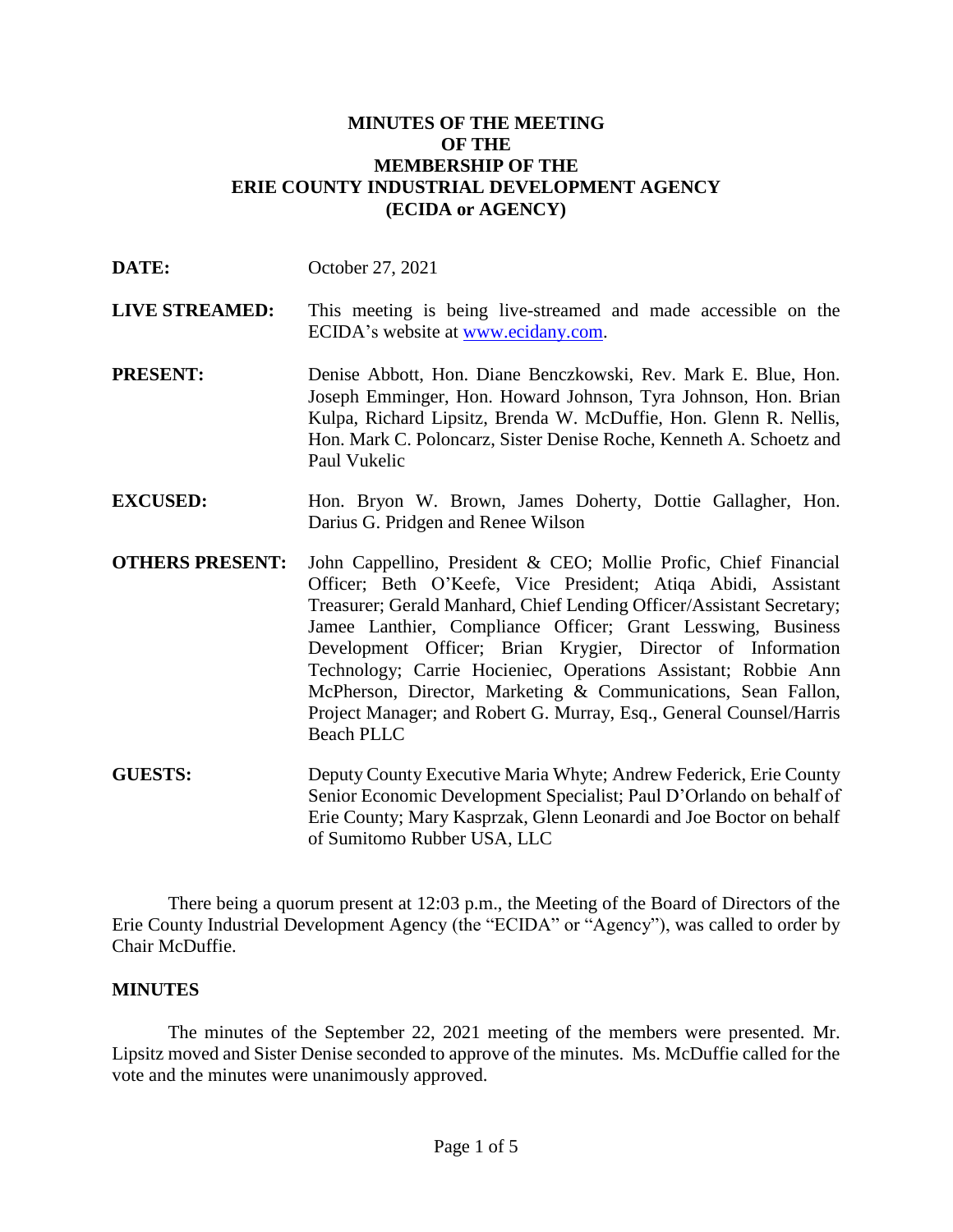### **REPORTS/ACTION ITEMS/INFORMATION ITEMS**

Financial Report. Ms. Profic noted that the ECIDA finished the month of September with total assets of \$29.3M and net assets of \$20.5M. The monthly income statement shows an overall net income of \$46,000 for September. Operating revenues of \$312,000 were slightly under our monthly budgeted total by \$6,000. Operating expenses of \$227,000 were above our monthly budget due to higher than normal payroll expense (re: accrued leave payout). Under Special Project Grants, \$34,000 of PPE grant funds were disbursed to 6 grantees in September. The yearto-date Income Statement shows revenues of close to \$2.3M, including administrative fee revenue of \$1.6M. Through September, the Agency has recognized 87% of its annual budgeted administrative fees. Expenses of \$1.9M are \$26,000 below budget. Special project grants, including EDA CARES Act funding, passed through to RDC of \$4.1M and distributions of PPE grant funding. Ms. Profic pointed out that the \$1M allocated for the PPE grant program was done so out of the ECIDA's excess general funds that had built up over the years, essentially coming out of the savings account. Ms. Profic stated that because those grants must be expensed in the current year, the ECIDA can expect to continue to see a net loss going forward. Similarly, strategic initiatives are funds that have been Board approved to use from UDAG funds. After taking into account the strategic initiatives and depreciation, there is currently a net loss of \$555,000 for the year. Ms. McDuffie directed that the report be received and filed.

At this point in time, Mr. Nellis and Mr. Schoetz joined the meeting

Approval of 2022 Operating & Capital Budget. Ms. Profic discussed the budget methodology and significant changes from the prior year's budget. She reviewed the operational portion of the budget showing a slight increase for both operating revenues and expenses in 2022. Operating revenues are budgeted at \$2.7M, which includes \$1.85M of administrative fees. Currently we are looking to exceed our 2021 budget of \$1.8M and have a robust pipeline of project approvals looking into next year. Total operating expenses are budgeted at \$2.8M which is a 5% increase over the 2021 budget. There is a budgeted operating net loss of \$44,500. This is mainly a result of the lease expiration of our current tenant at 143 Genesee Street. Ms. Profic confirmed that staff took an extremely conservative approach when budgeting for the non-renewal and some time to locate a new tenant should the need arise. The proposed use of funds already on hand for special projects doesn't have any changes to the figures since reviewed last month. Ms. Profic reviewed the 3-year forecast as required by the ABO and outlined the proposed 5-year capital budget which includes the building owned at 143 Genesee Street, current offices at 95 Perry and the projected IT needs for the next 5 years.

Mr. Poloncarz moved and Mr. Blue seconded to approve of the 2022 Operating & Capital Budget. Ms. McDuffie then called for the vote and the motion was unanimously approved.

2021 Tax Incentive Induced/Closing Schedule/Estimated Real Property Tax Impact. Ms. O'Keefe presented this report. Mr. Lipsitz noted the 20 induced projects show a diversity of project types indicating a strong and rebuilding economy. Ms. McDuffie directed that the report be received and filed.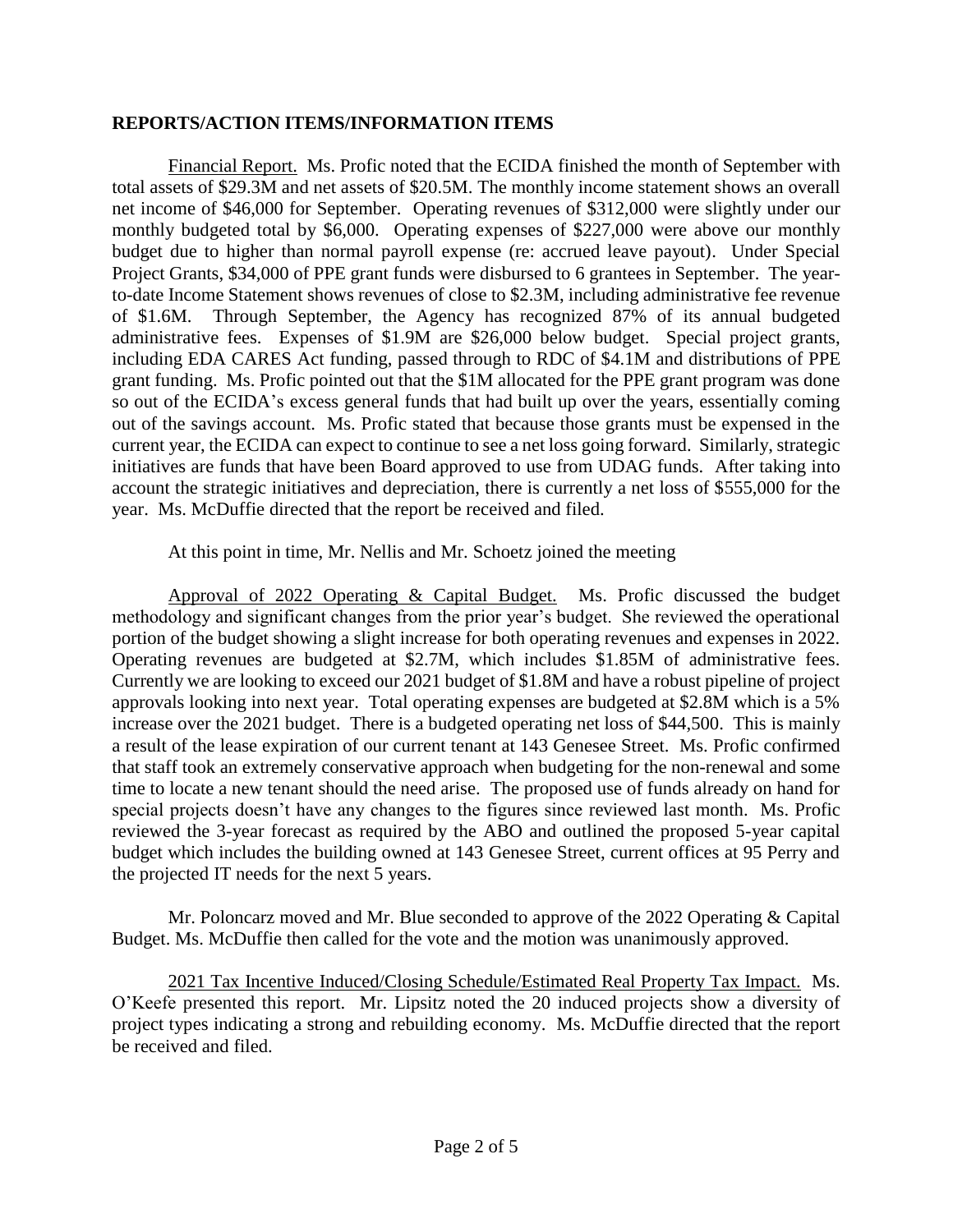Policy Committee Update. Mr. Lipsitz presented the report of the most recently held Policy Committee meeting and noted the members approved the Sumitomo project which is being presented to the Agency today. Ms. McDuffie directed that the report be received and filed.

# **INDUCEMENT RESOLUTIONS**

Sumitomo Rubber USA LLC, 10 Sheridan Drive, Tonawanda, New York. Ms. O'Keefe reviewed this proposed sales tax exemption and real property tax abatement benefit project which consists of the construction of a new 60,000 square foot building to be added for new tire building equipment on the site which is currently used as an employee parking lot. Additional limited capital investments will be made for building improvements/renovations to an existing 15,200 square foot building at the Facility. This proposed investment will nearly double output at the Facility, resulting in a significantly lower cost per kg that ensures SRUSA tire products can be sold profitably. To achieve the needed increased production, SRUSA will also purchase new mixing, tire building, curing and miscellaneous equipment. The Project's cost benefit ratio was presented to and reviewed by the members present and the costs of incentives so applied for, the anticipated new tax revenues to be generated by the Project, as well as the Project's contemplated community benefits were discussed and considered.

Mr. Emminger spoke in favor of the project, stressing the importance of the size of investment for the company and for allowing the existing jobs to be retained.

Mr. Lipsitz spoke in favor of the project especially noting that the company has created hundreds of new jobs over the last several years.

Mr. Poloncarz spoke in favor of the project.

As a condition precedent of receiving Financial Assistance, and as a material term or condition as approved by the Agency in connection with the Project, the Company covenants and agrees and understands that it must, subject to potential modification, termination and/or recapture of Financial Assistance for failure to meet and maintain the commitments and thresholds as described below, submit, on an annual basis or as otherwise indicated below through the termination of the PILOT Agreement, a certification, as so required by the Agency, confirming:

- (i) Investment Commitment- the total investment actually made with respect to the Project at the time of Project completion equals or exceeds \$107,100,000 (which represents the product of 85% multiplied by \$126,000,000, being the total project cost as stated in the Company's application for Financial Assistance).
- (ii) Employment Commitment that there are at least 1,399 existing full time equivalent ("FTE") employees located at, or to be located at, the Facility as stated in the Company's application for Financial Assistance (the "Baseline FTE"); and
	- the number of current FTE employees in the then current year at the Facility; and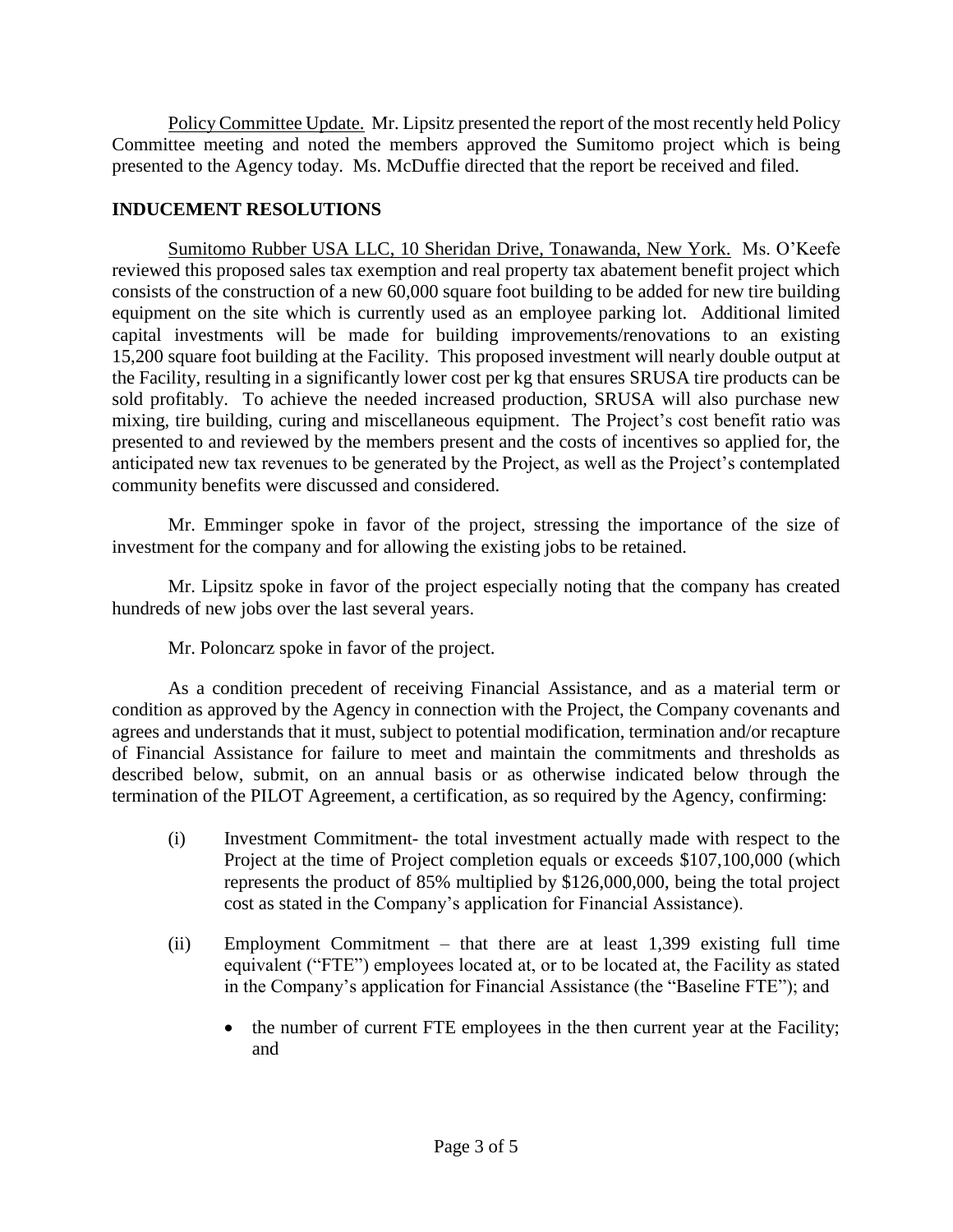- that within two (2) years of Project completion, the Company has maintained FTE employment at the Facility equal to 1,399 FTE employees. In an effort to confirm and verify the Company's employment numbers, the Agency requires that, at a minimum, the Company provide employment data to the Agency on a quarterly basis, said information to be provided on the Agency's "Quarterly Employment Survey" form to be made available to the Company by the Agency.
- (iii) Local Labor Commitment that the Company adheres to and complies with the Agency's Local Labor Workforce Certification Policy on a quarterly basis during the construction period.
- (iv) Equal Pay Commitment that the Company adheres to and complies with the Agency's Pay Equity Policy.
- (v) Unpaid Real Property Tax Policy Commitment that the Company is compliant with the Agency's Unpaid Real Property Tax Policy.

Mr. Emminger moved and Mr. Poloncarz seconded to approve the Project. Ms. McDuffie then called for the vote. Mr. Kulpa stated he would recuse himself from the vote noting the consulting firm for which he works is engaged by the applicant for environmental review purposes. The following resolution was unanimously approved with Mr. Kulpa abstaining:

RESOLUTION OF THE ERIE COUNTY INDUSTRIAL DEVELOPMENT AGENCY: (i) ACCEPTING THE APPLICATION OF SUMITOMO RUBBER USA, LLC, AND/OR INDIVIDUAL(S) OR AFFILIATE(S), SUBSIDIARY(IES), OR ENTITY(IES) FORMED OR TO BE FORMED ON ITS BEHALF (INDIVIDUALLY, AND/OR COLLECTIVELY, THE "COMPANY") IN CONNECTION WITH A CERTAIN PROJECT DESCRIBED BELOW; (ii) RATIFYING THE SCHEDULING, NOTICING, AND CONDUCTING OF A PUBLIC HEARING IN CONNECTION WITH THE PROJECT; (iii) MAKING A DETERMINATION PURSUANT TO THE STATE ENVIRONMENTAL QUALITY REVIEW ACT; (iv) APPOINTING THE COMPANY, OR ITS DESIGNEE, AS ITS AGENT TO UNDERTAKE THE PROJECT; (v) AUTHORIZING THE UNDERTAKING OF THE PROJECT TO PROVIDE FINANCIAL ASSISTANCE TO THE COMPANY IN THE FORM OF (A) A SALES TAX EXEMPTION BENEFIT FOR PURCHASES AND RENTALS RELATED TO THE ACQUISITION, CONSTRUCTION AND EQUIPPING OF THE PROJECT, (B) A PARTIAL ABATEMENT FROM REAL PROPERTY TAXES BENEFIT THROUGH THE PILOT AGREEMENT; AND (vi) AUTHORIZING THE NEGOTIATION AND EXECUTION OF A LEASE AGREEMENT, LEASEBACK AGREEMENT, A PAYMENT-IN-LIEU-OF-TAX AGREEMENT, AN AGENT AND FINANCIAL ASSISTANCE PROJECT AGREEMENT, AND RELATED DOCUMENTS